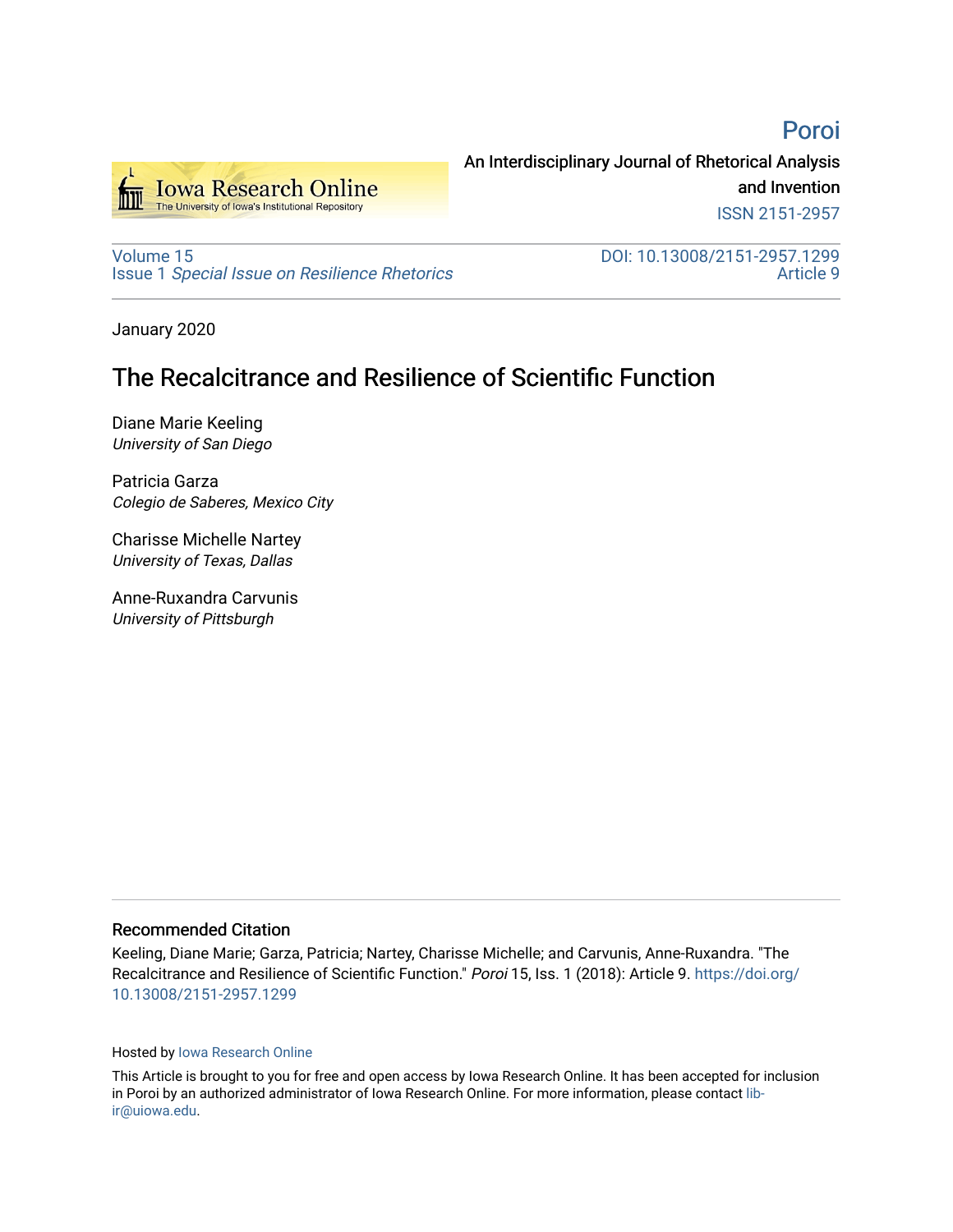# **The Recalcitrance and Resilience of Scientific Function**



#### *Diane Marie Keeling*

*University of San Diego San Diego, California*

#### *Patricia Garza*

*Colegio de Saberes Mexico City, Mexico*

#### *Charisse Michelle Nartey*

*University of Texas Dallas, Texas*

#### *Anne-Ruxandra Carvunis*

*University of Pittsburgh Pittsburgh, Pennsylvania*

#### *POROI* 15,1 (January 2020)

**Abstract:** "Function" is a vitally important concept in the scientific community. Scientists use it to describe and address a wide variety of research problems. In publications, however, scientists within and across disciplines interpret function differently. For example, intense debate surrounds what percentage of the human genome should be deemed "functional" rather than "junk DNA." In this essay, we analyze the use of function in the research of *de novo* gene birth, a budding scientific field that studies how novel genes can emerge in non-genic sequences. Our research team, composed of a rhetorical scholar, philosopher, structural biologist and systems biologist, crafts a taxonomy of how "function" is variously constituted in *de novo* gene birth publications, including as expressions, capacities, interactions, physiological implications and evolutionary implications. We argue function is shaped by the diverse ontoepistemological perspectives of scientists and is both a recalcitrant and resilient concept of scientific practice. Informed by Gilles Deleuze and Felix Guattari's writings on a scientific mode of thinking, functions are time-space scales of objects under investigation that make possible references to scientific measurements.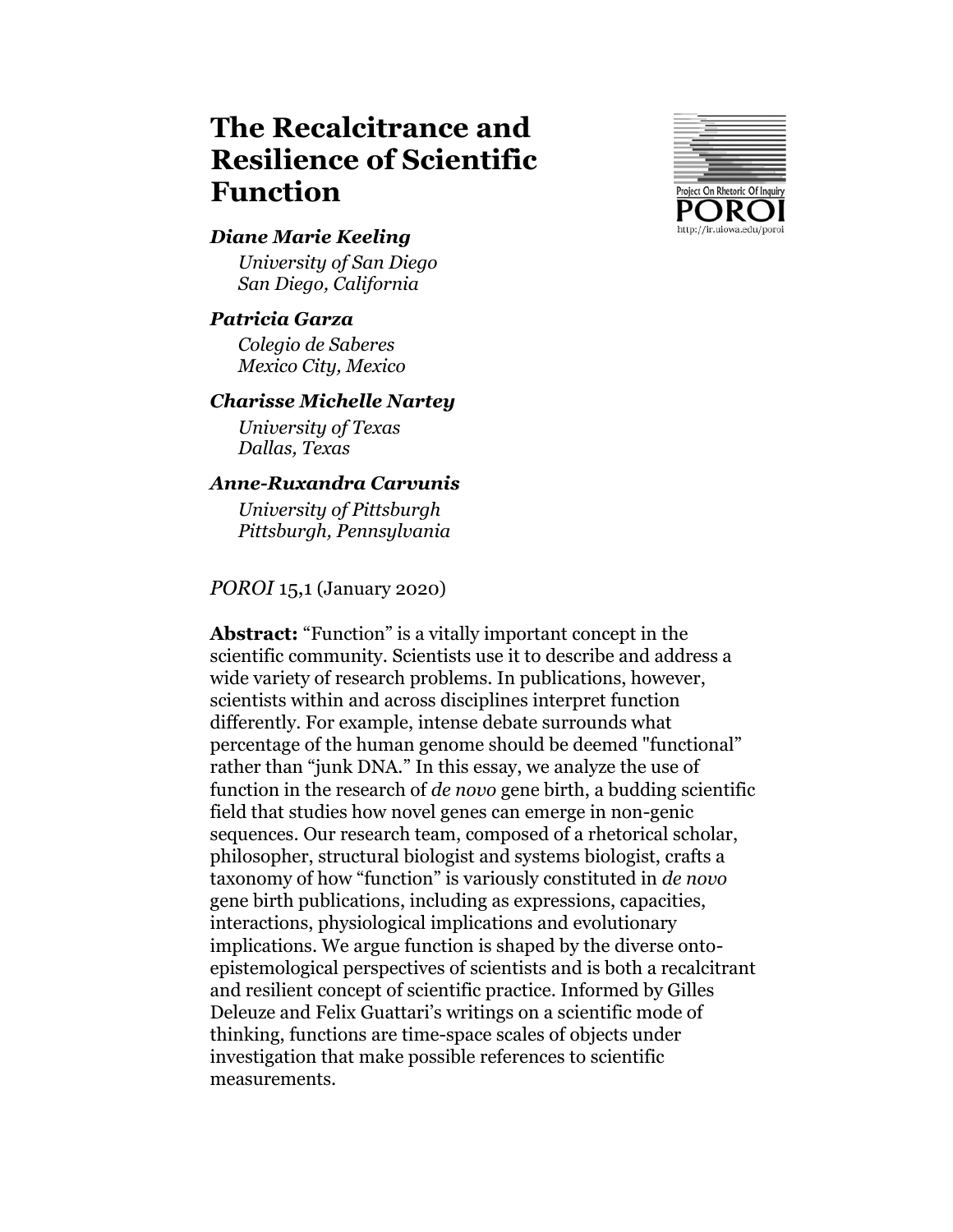**Keywords:** Function, Evolution, Gene, Resilience, Recalcitrance, Scientific Practice, Rhetoric of Science

> The Human Genome Project is currently considered the world's largest collaborative biological project. It clarified the order of chemical bases in the human genome and created maps to show the locations of genes for major sections of human chromosomes. In 2003, after the Human Genome Project was complete, biologists continued to collaborate to create an encyclopedia of human DNA elements. As of 2019, this work is still ongoing. Scientists working on encyclopedia, "ENCODE," are composing a comprehensive list of "functional elements in the human genome" by integrating a variety of biochemical and computational techniques (Project overview, n.d., para. 1).

In 2012, the ENCODE project released a substantial set of results, which included the announcement that 80% of the human genome was biochemically functional. However, shortly thereafter, evolutionary biologists who were not a part of the ENCODE project contested this number (Graur *et al.*, 2013). Scientists from a range of disciplines proposed different percentages that varied from 5% to 90% (Laubichler, Stadler, Prohasha, & Nowick, 2015). These discrepancies within the scientific community did not concern the data. More data would not lead to agreement. The problem was with the concepts forming the research question: How much of the human genome is functional? In this question there are at least three concepts worthy of rhetorical attention.

The first is human. Who or what counts as human? What are the boundaries of the human species? How much genetic variation is there across humans? And whose DNA can represent the human? Contemporary rhetorical scholars regularly engage questions concerning humanity and human nature (McCann-Mortimer, Augoustinos, & LeCouteur, 2004; Wilson & Lewiecki-Wilson, 2001; Young, 2015).

The second concept is genome. How do different scientific fields

Keeling Garza Nartey Carvunis 2 *POROI* 15,1 (January 2020)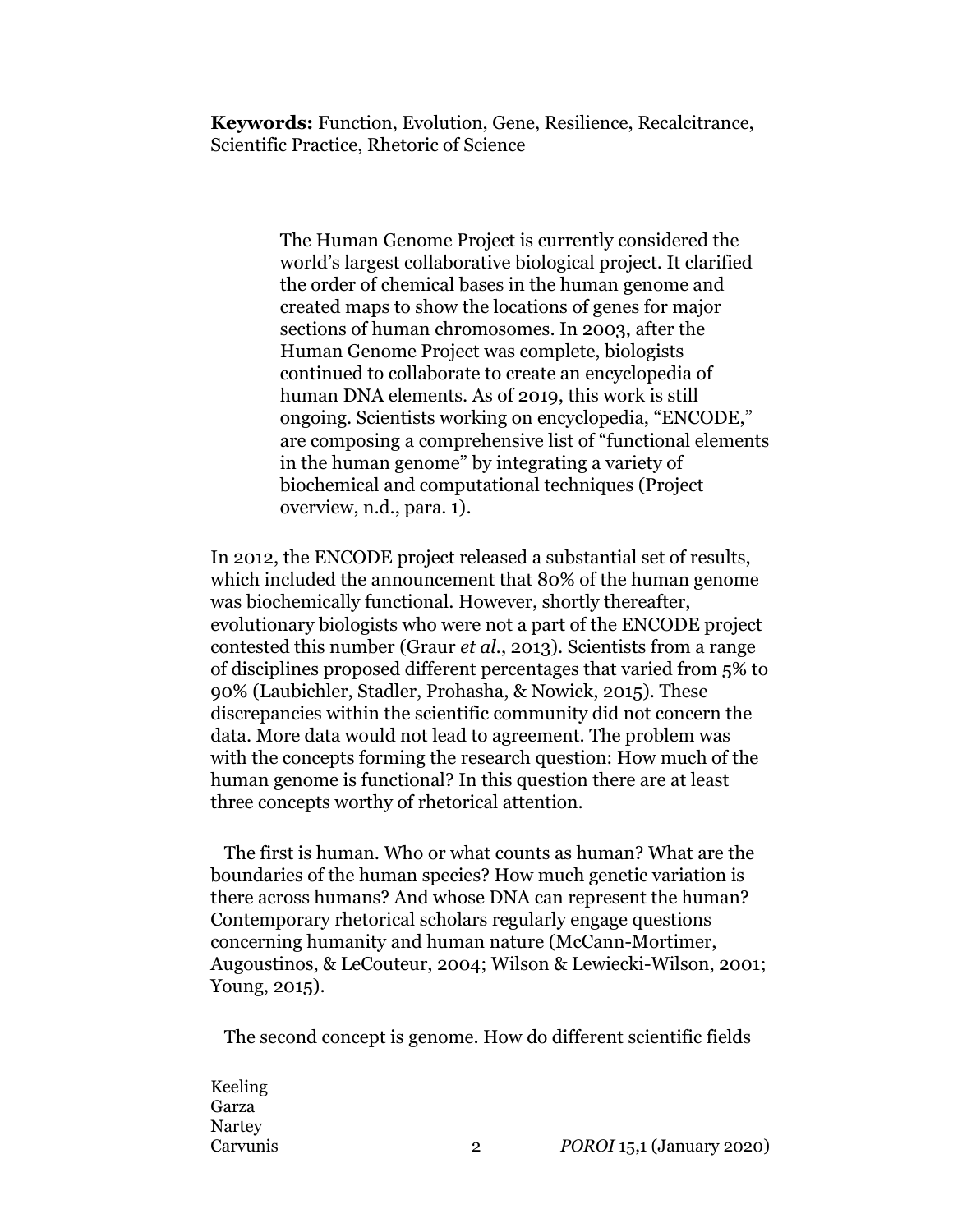understand the gene? What can a gene mean? How has the definition of gene evolved? Scholars studying the rhetoric of science, medicine and technology engage these questions by illuminating the political dimension of genetic discourses (Condit, 2008; Heppe, 2013; Zerbe, 2019).

However, it is this last concept in the question "how much of the human genome is functional?" that ignited the ENCODE debate, and it is the concept that has received the least rhetorical attention. Function is a vitally important and consequential concept for the scientific community. It is among the most significant biological concepts because it describes how processes of life work. What counts as a function, however, is not agreed upon across or within scientific fields. Does a chemical transformation count as functional? Or does that chemical transformation have to influence population dynamics over successive generations? The ENCODE debate is one instantiation of this ongoing philosophical disagreement that demonstrates different interpretations of function among scientists.

Philosophers of science have written extensively on the concept of function since the early 1960s, particularly regarding the theoretical relationship between function and teleology in evolutionary processes (Mossio, Saborido, & Bergareche, 2009; Nagel, 1961; Roux, 2014). However, while the theoretical context of function "is frequently discussed, less attention is paid to the role of measurement, i.e., the assignment of numbers to attributes of the natural world," what Manfred Laubichler, Peter Stadler, Sonja Prohasha, and Katja Nowick (2015) describe as "measurement context" (para. 15). The majority of philosophical writings concerns what function should mean and the legitimacy of a given definition, but they eschew questions concerning what meanings are in circulation and how those meanings come to be in circulation through measurement procedures—distinctly rhetorical questions.

By prioritizing proper meaning over practical use, the philosophical debates have not resolved interpretive confusion among scientists. This is particularly apparent in emerging fields where scientists from a range of disciplines participate in knowledge production using diverse techniques and technologies to attain their measurements. The diversity in both training and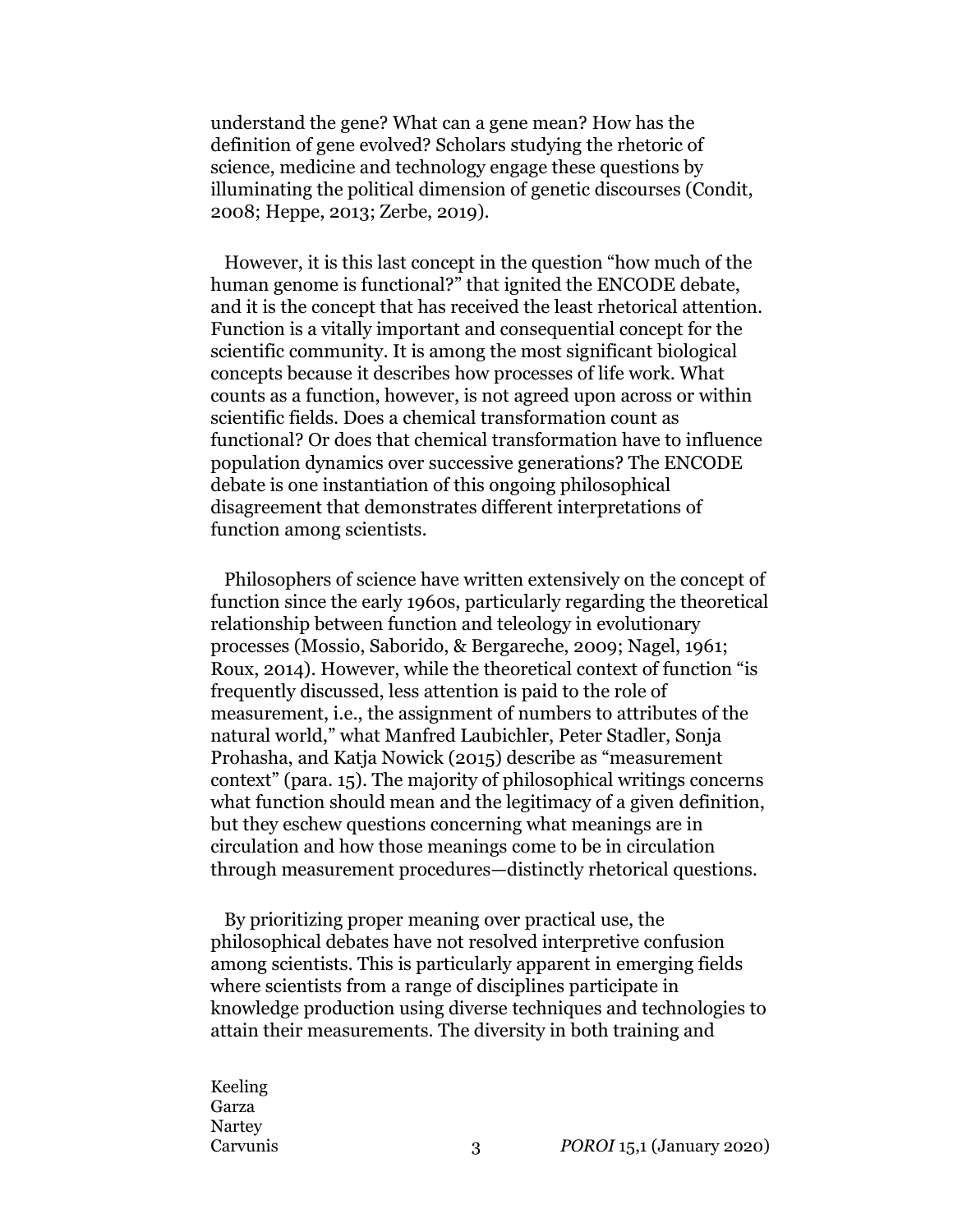practice create different conceptualizations of function. Similar to McGreavy's (2019) argument about cycles, different uses of function create "competing claims" about "whose knowledge counts." This not only hinders efforts to make sense of large amounts of data in the life sciences that can be used to address health and disease, but it also has gatekeeping implications (Doolittle, 2018). Disagreement about function impacts individual researchers because genomic sequences deemed "functional" are more worthy of publication, become a part of reference databases, enhance grant proposals, and support tenure and promotion.

Given these reasons, there is growing recognition that function cannot be treated as a general theoretical concept across the life sciences (Doolittle, Brunet, Linquist, & Gregory, 2014; Laubichler *et al*., 2015). Function adapts to disciplinary environments, and research publications evidence this polymorphic quality. The field of *de novo* gene birth offers a particularly relevant example for understanding function's diversity since it is an emerging field of evolutionary biology with manifold uses of function that are not often clarified.

Scientists in the field of *de novo* gene birth study how novel genes can emerge in non-genic sequences (Van Oss & Carvunis, 2019). This is distinct from other well-studied areas of evolutionary biology where biologists investigate how novel genes derive from ancestral ones, such as through mutations in their genomic sequences. Scientists researching *de novo* gene birth come from a variety of disciplines, including but not limited to biochemistry, genomics, genetics, systems biology, developmental biology, evolutionary biology and protein biology. The background that scientists bring to the study of *de novo* gene birth, including education, methodological approaches, and disciplinary practices, imbues them with differing norms for what counts as functional. Additionally, the emergence of novel functional genes can be associated with the emergence of novel molecular or even organismal functions (Ding, Zhou, & Wang, 2012), and as technology develops scientists can measure different biological properties and thus have new understandings of the word function (Kellis *et al*., 2014).

Our interdisciplinary research team addresses problems with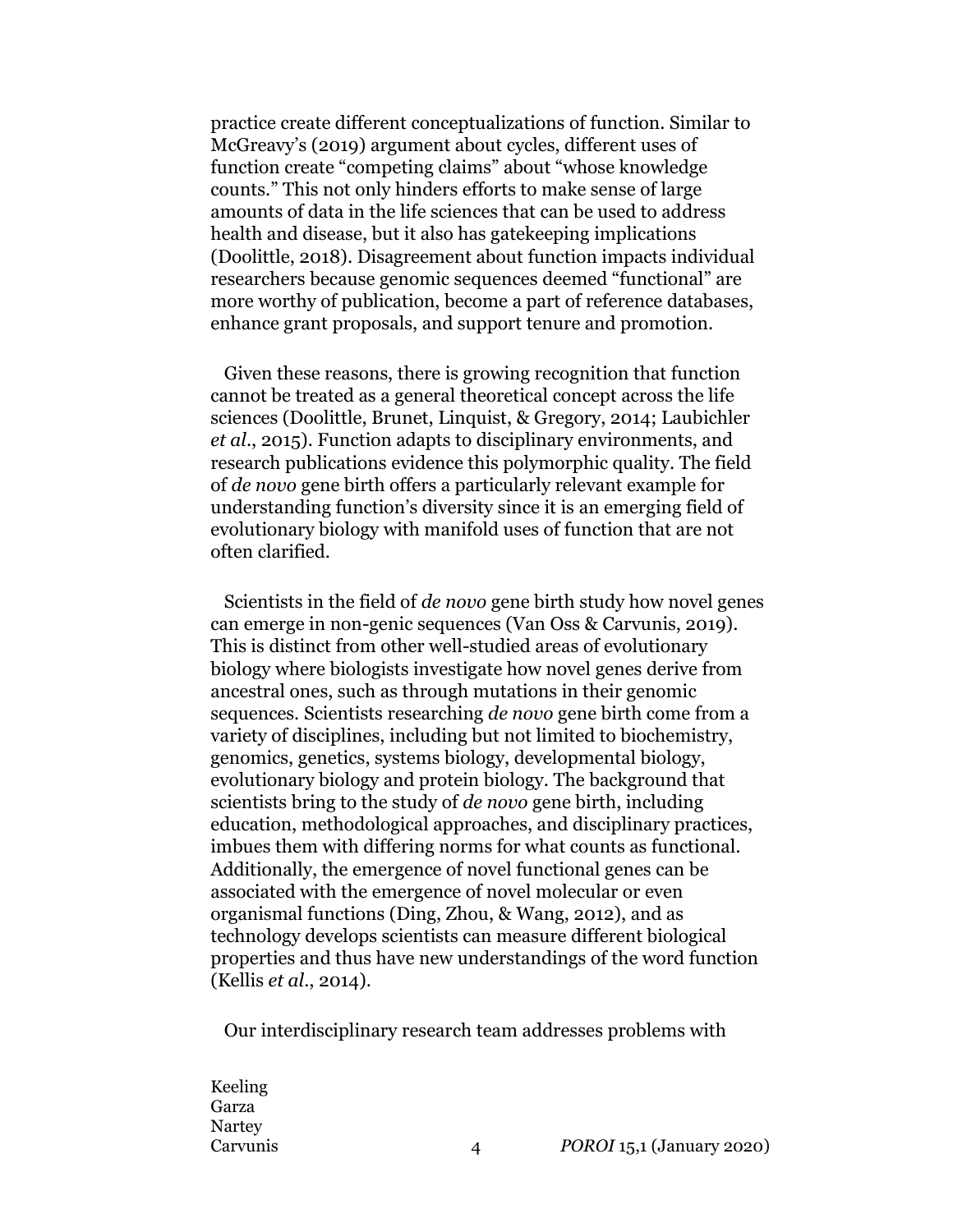function by analyzing discourse in the field of *de novo* gene birth. Specifically, we attend to issues of measurement context to enhance science communication. Function, we propose, refers to the timespace scales of objects under investigation. In this way, function is a concept that prescribes limits to forms and orients scientists to onto-epistemological planes of reference, the measurement context (Deleuze & Guattari, 1991).

We utilize the interpretive diversity of our interdisciplinary research team to discern the time-space scale patterns within the published discourse of *de novo* gene birth. We are four women, trained in four different disciplines—rhetoric, philosophy, structural biology and systems biology—and three different nationalities—US, Mexican, French. Our diverse training offers nuanced understandings of the available uses of function as both theoretical and measurement context.

We argue current measurement practices in *de novo* gene birth indicate at least five time-space scales of function that constitute this field's plane of reference: expression, capacity, interaction, physiological implications, and evolutionary implications. Scientists who reference time-space scales enhance the durability and portability of their measurements across and within their fields (St. Amant & Graham, 2019). Durability and portability are qualities of a recalcitrant reality where nature endures in a way that can be referenced by others. However, the time and space scales of function that make reference possible change based on evolving scientific practices and tools. Thus, functions are epistemologically recalcitrant when scientific practice maintains a plane of reference, but as scientific paradigms are ruptured functions are resiliently reborn (Stormer & McGreavy, 2017).

We understand resilience as an entity's ability to adapt to changing environmental conditions, as developed in ecology (McGreavy, 2016). In this way, function adapts to changing research environments and practices. This contrasts a notion of resilience that is popular in public discourse where an object can persist unchanged despite changing environmental conditions. Returning to the ENCODE debate, a scientist who advocates for a singular notion of function is assuming that the concept of function does not adapt to a changing scientific landscape and that it can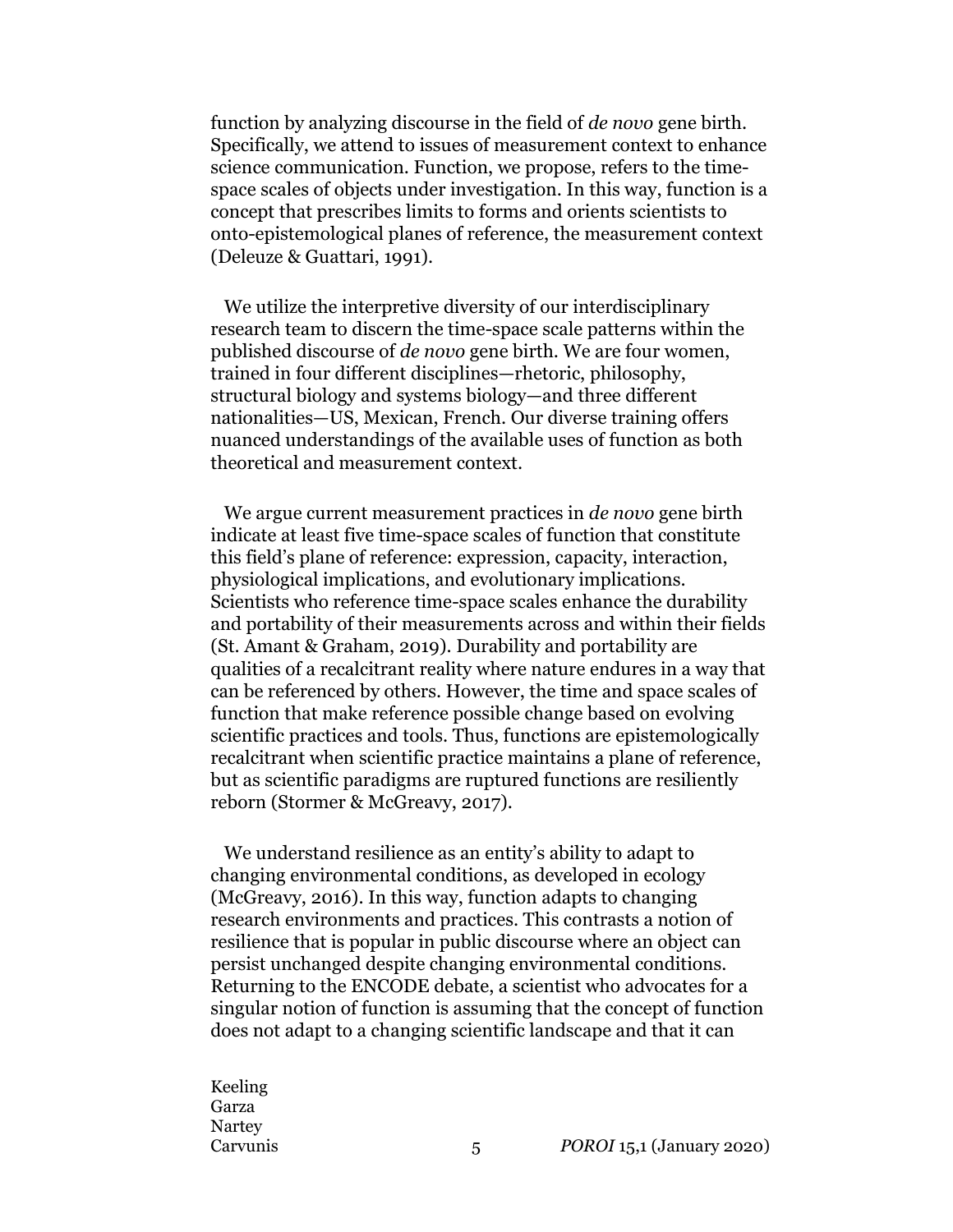persist unchanged. A scientist who assumes there is only one proper use of function would be protecting a particular disciplinary notion of function.

We proceed by discussing the most popular conceptualizations of function in the philosophy of science and their limitations; we continue by explaining our analytic approach to *de novo* gene discourse and the resulting functions that emerge from our analytical apparatus; and we conclude by addressing the contributions of an interdisciplinary rhetorical approach to the discourse of function. This essay amplifies the importance of understanding rhetorical discourse as a product of time and space. Scientific practice, and practice more broadly, creates time-space "objects" to be referenced, an epistemological recalcitrance that is contingent upon ontological resilience.

## **Conceptions of Function in the Philosophy of Science**

Function has been present in the study of biology since the emergence of the field and before the study of evolution (Allen & Neal, 2019). However, the meaning of function is not consistent across the life sciences. Philosophers interested in biology and biologists interested in philosophy continue to debate what function should mean, with the primary goal of justifying proper definitions.

Two philosophical conceptions of function gained notoriety in the late 20th century for their broad application; these have been described as "causal role" and "selected effect," defined below. When the ENCODE consortium released their data to report how much of the human genome was biochemically functional, philosophers of biology used these two conceptions of function to explain why there were such varying interpretations.

Scientists working on the ENCODE project, who suggested 80% of human DNA was biochemically functional, derived their definition of function from a causal role perspective. The causal role function "emphasizes *what* an entity does" (Laubichler *et al*., 2015, para. 1). Causal role stresses predictable behavior. It describes what an entity can do, based on what it is observed to do, and concerns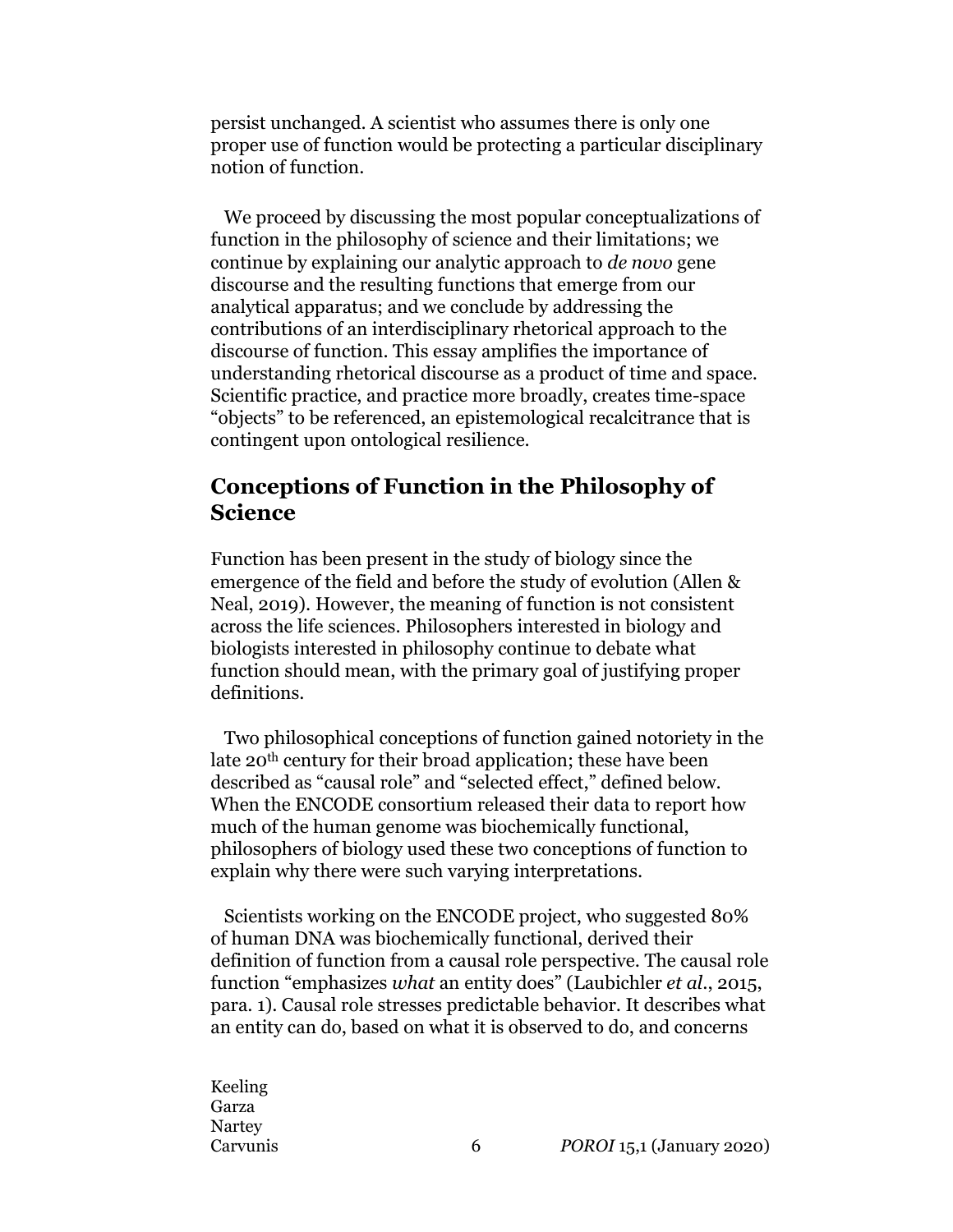causes of behavior.

However, those who critiqued ENCODE's conclusions supported a selected effect perspective of function. This understanding prioritizes the reason a biological object was selected in the evolutionary process, sometimes described as the "purpose" of the object. Biologists who conceptualize function as selected effect estimate much smaller percentages of human genome functionality than the ENCODE consortium, less than 10%. From this perspective, the function of the biological object "is the effect for which it was selected by natural selection or by which it is maintained" (Laubichler *et al*., 2015, para. 1). Selected effect is backward looking, describing not what an entity does but "why" an entity behaves as it does as a result of environmental conditions (Laubichler *et al*., 2015, para. 1). The term presumes the studied item or trait has an inherent purpose and proper function that nature selected. This sense of purpose makes selected effect prone to teleological interpretations, whether or not it is intended.

These basic descriptions of selected effect and causal role oversimplify much of the nuance that philosophers discuss in their justifications for proper meanings of function. There have also been various other conceptions proposed (Griffiths, 1993; Mossio *et al*., 2009). However, these philosophical conceptions have had little to no practical impact on scientists' writing practices.

When scientists publish empirical data they rarely make their philosophical commitments regarding function explicit (Allen & Bekoff, 1995). Philosophical commitments are not durable in the same way as empirical data; according to Gilles Deleuze and Felix Guattari (1991), they endure differently. Philosophical conceptions of function are not empirically testable; they are explanatory (Allen & Bekoff, 1995). The portability of knowledge claims is contingent upon the social, intellectual, and environmental conditioning of other scientists interpreting the research.

#### **Science Functions as Limits**

The durability of philosophical claims is different from the durability of scientific claims and this affects their portability. This section will overview issues of durability and portability with regard to function, specifically the ways scientists are able to reference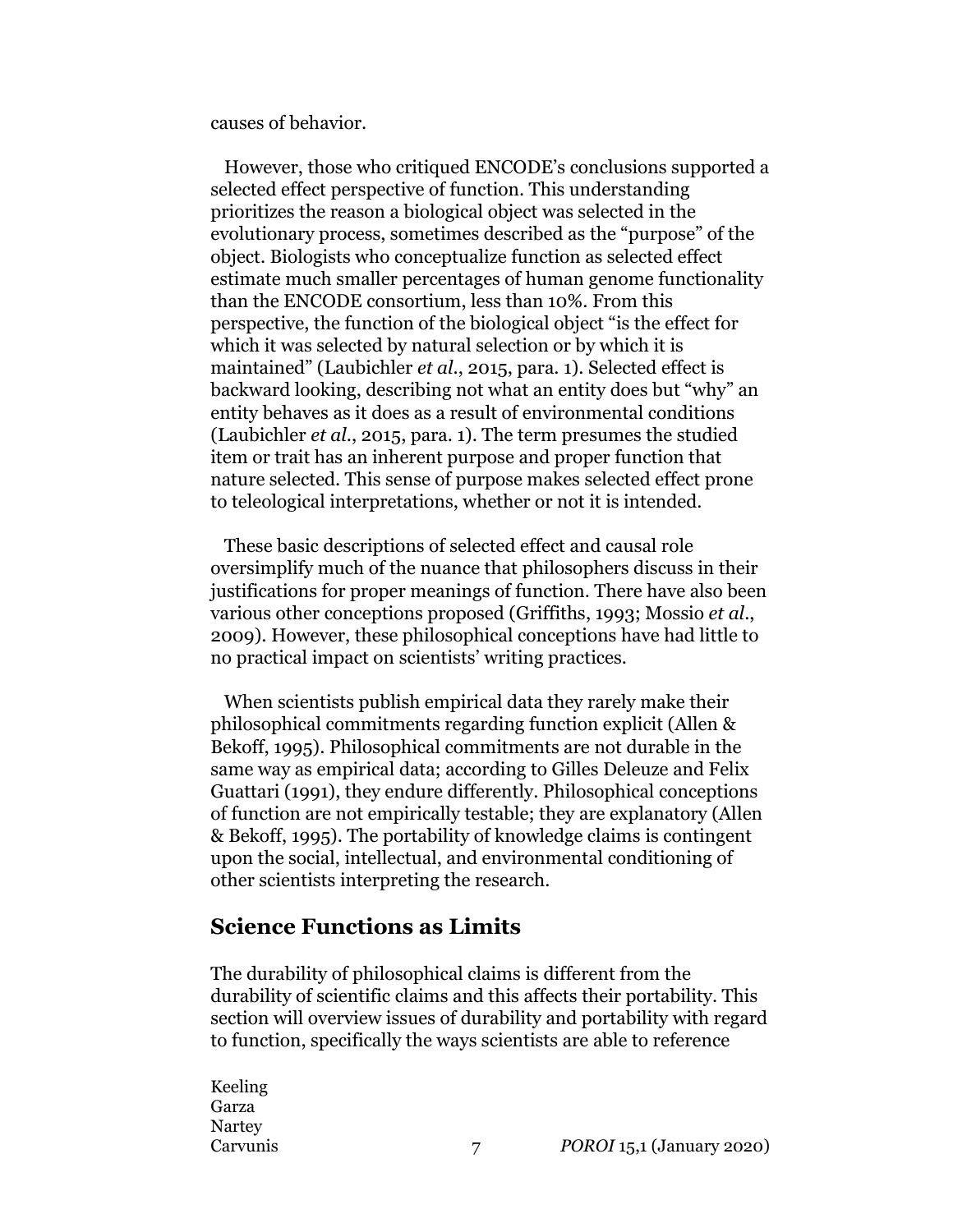time and space scales to create similar working conditions. According to Deleuze and Guattari (1991), there is a distinction between function as a philosophical concept and function as an empirically testable reference. Understanding this distinction can help scholars think about the difference between a theoretical context and measurement context (Laubichler *et al*., 2015). We summarize the writings of Deleuze and Guattari on the differences between philosophy and science as distinct modes of thought and how a scientific mode of thought creates limits on time to enable measurement. Limits constitute Deleuze and Guattari's notion of function as a scientific tool for creating references. This notion of function informs our understanding of *de novo* gene functions as time-space scales, to be discussed in the next section.

Philosophy, which addresses theoretical context, and science, which addresses measurement contexts, are distinct modes of thinking. A person is not exclusively a philosopher or a scientist, instead each person thinks philosophically and scientifically (Deleuze & Guattari, 1991). Philosophical thinking has infinite movements; it attempts to retain infinity in its concepts. *Telos*, for example, is a concept that transcends time and space infinitely. It exists on a plane of immanence where time is infinite. Scientific thinking, on the other hand, tries to slow infinity down, to cut it up into a system of coordinates that can be used for reference. Science does this by creating functions, which are mathematical in their most basic sense. For Deleuze and Guattari (1991) a function is a limit that regulates infinity.

Time is qualitatively infinite; it is the duration of all forms and shapes that will ever exist. However, a scientific mode of thought turns quality into quantity; it attempts to create epistemological recalcitrance. Clocks and calendars, for example, regulate time. The second, the minute, and the hour are all limits that create boundaries and coordinates; these limits are the functions, according to Deleuze and Guattari (1991), which make measurements in time possible. Even as we measure very fast speeds, like the speed of light, this is still a slowing down of time because time is otherwise infinite. Time does not actually slow down or have limits, but scientific functions impose limits.

Time can be cut up with limits in all sorts of ways. Normalized systems of time can be regulated differently. A solar calendar is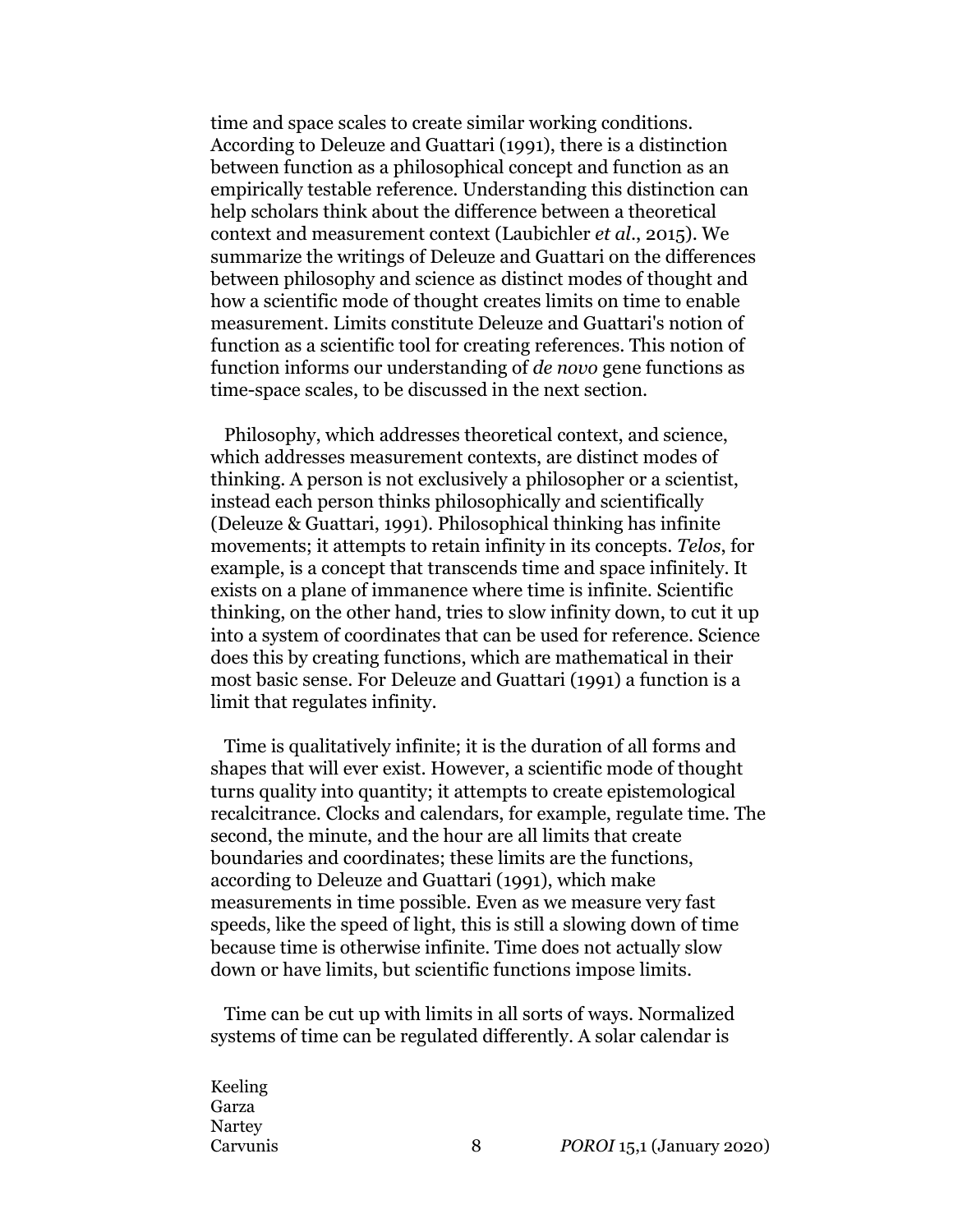different from a lunar calendar is different from a lunisolar calendar; religious calendars are different from fiscal calendars. Each calendar depends on different delimitations of time, relationships that could be attended to differently. Scientific instruments and computational programs create their own limits on time. Once limits are adopted, measurements can proceed, and the measurements are used to create logical propositions in science.

A function that is assigned to a time-space relationship creates objects. Those objects—variables—can then be put into relationship with other functions to create propositions, a spatial relationship in time. The proposition refers to a system of coordinates established by time limits. Functions make it so that all speeds are subject to the same limits, and so that qualitatively different things can take on a quantitative identity that makes measurements possible. From measurements, scientific propositions can be crafted by creating a relationship between a previously established function and a new variable. For example, if we say y is a function of x, our understanding of y is dependent on previously established limits of x. Both y and x are limits established by a community to create propositions. Functions are therefore both limits and propositions supporting a system of reference.

Reference is what is required for durable and portable communication between scientists. By adopting similar functions, scientists can refer to similar patterns of time-space, what Deleuze and Guattari (1991) call the plane of reference. It may be useful to think of planes as fields, such as the field of *de novo* gene birth. The plane of reference is the field's system of limitations, a functional system of coordinates, which "carries out a preselection that matches forms to the limit" (Deleuze & Guattari, 1991, p. 121). As scientists create new functions, based on new tools, instruments, and practices, the plane of reference ruptures and breaks, and planes—fields—are resiliently remade. Communication is itself limited by functional agreement, by the same functions being used to constitute the plane of reference. However, scientists from different fields, and even scientists within the same fields, cannot completely stabilize the plane of reference because practices, tools, and the qualitative entities under investigation are never exactly the same, they are always entangled in different worldly relations (Barad, 2007).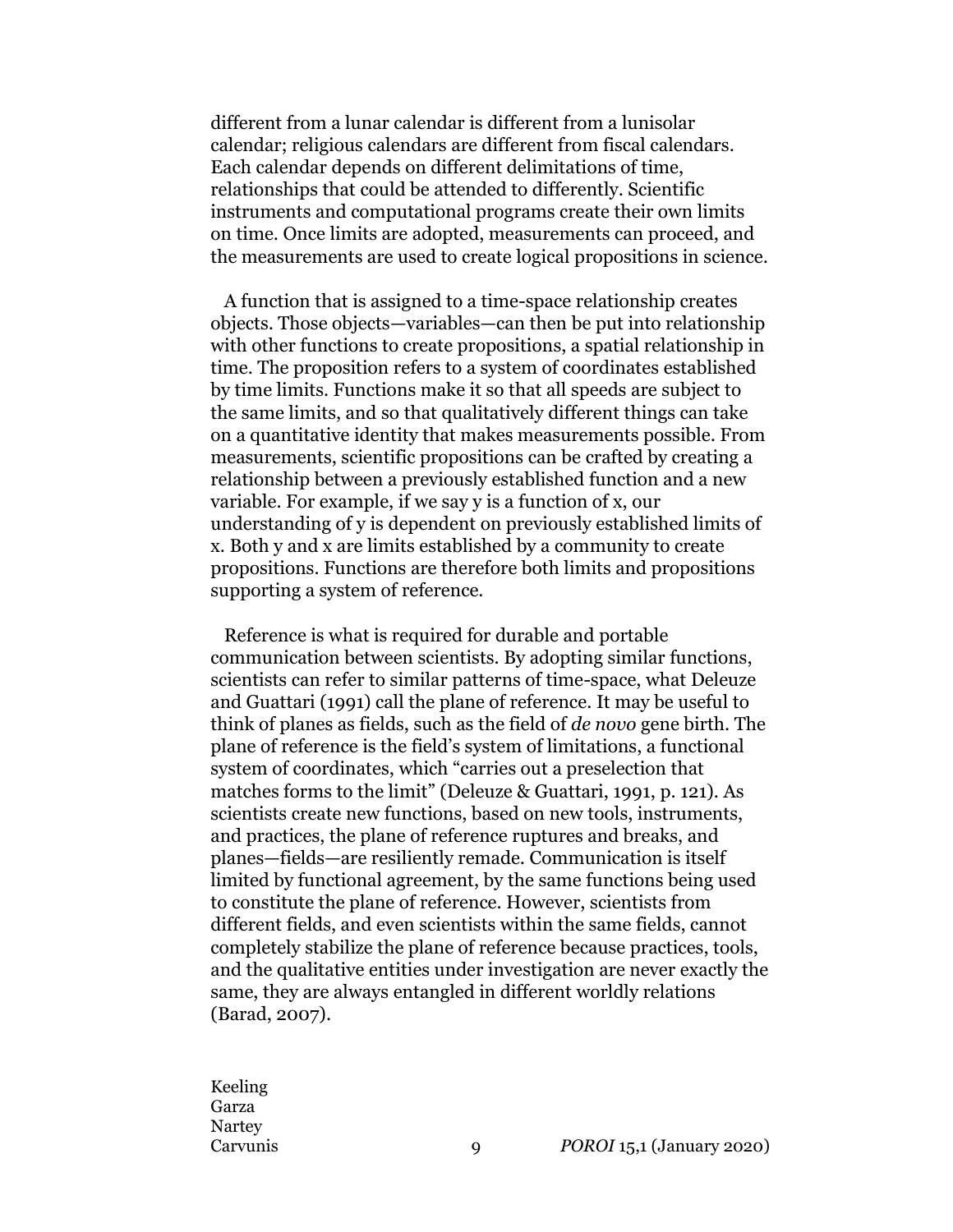Scientists from different fields are not necessarily concerned that they work on different planes of reference; "The highly specialized nature of organized science produces regions of discourse that can be isolated from one another even if carried out in close geographical proximity" (Lyne, 1995, p. 263). A quantum physicist does not need to work on the same plane of reference as a biochemist. While some functions will be similar, others will be unique to the field. However, different planes of reference become more problematic when scientists from different fields attempt to create epistemological recalcitrance together.

Since the late 20th century, there has been an increase in interdisciplinary work to collaborate on large-scale projects, such as genome sequencing and environmental health. These collaborations are bringing together scientists with different skill sets, practices, analytical instruments and computational tools, and with them, different functions to constitute their planes of reference, which are the measurement contexts.

A measurement context is distinct in each disciplinary approach to biology. The ENCODE consortium clarified their understanding of this after receiving different disciplinary responses to their announcement about human genome functionality: each branch of biology, they explained, "relies primarily on different lines of evidence indicative of function" (Kellis *et al*., 2014). Clarifying these different lines of evidence or limits, as Deleuze and Guattari (1991) would call them, enables a more recalcitrant plane of reference and measurement context to enhance both disciplinary and interdisciplinary work. In this way, functions may demonstrate recalcitrance or they may resiliently adapt to the changing working conditions of scientists. We turn now to a specific case study of discerning measurement contexts by attending to the discursive practices of scientists in the field of *de novo* gene birth.

#### **Functions of** *De Novo* **Gene Birth**

The field of *de novo* gene birth serves as an interesting case for studying measurement contexts of function for three reasons. First, it's a newer area of study in the sciences, developing in the late 20th century, just as resilience discourse was garnering academic attention (Holling, 1973). Unlike fields that are multiple centuries old and have more or less garnered consensus around their use of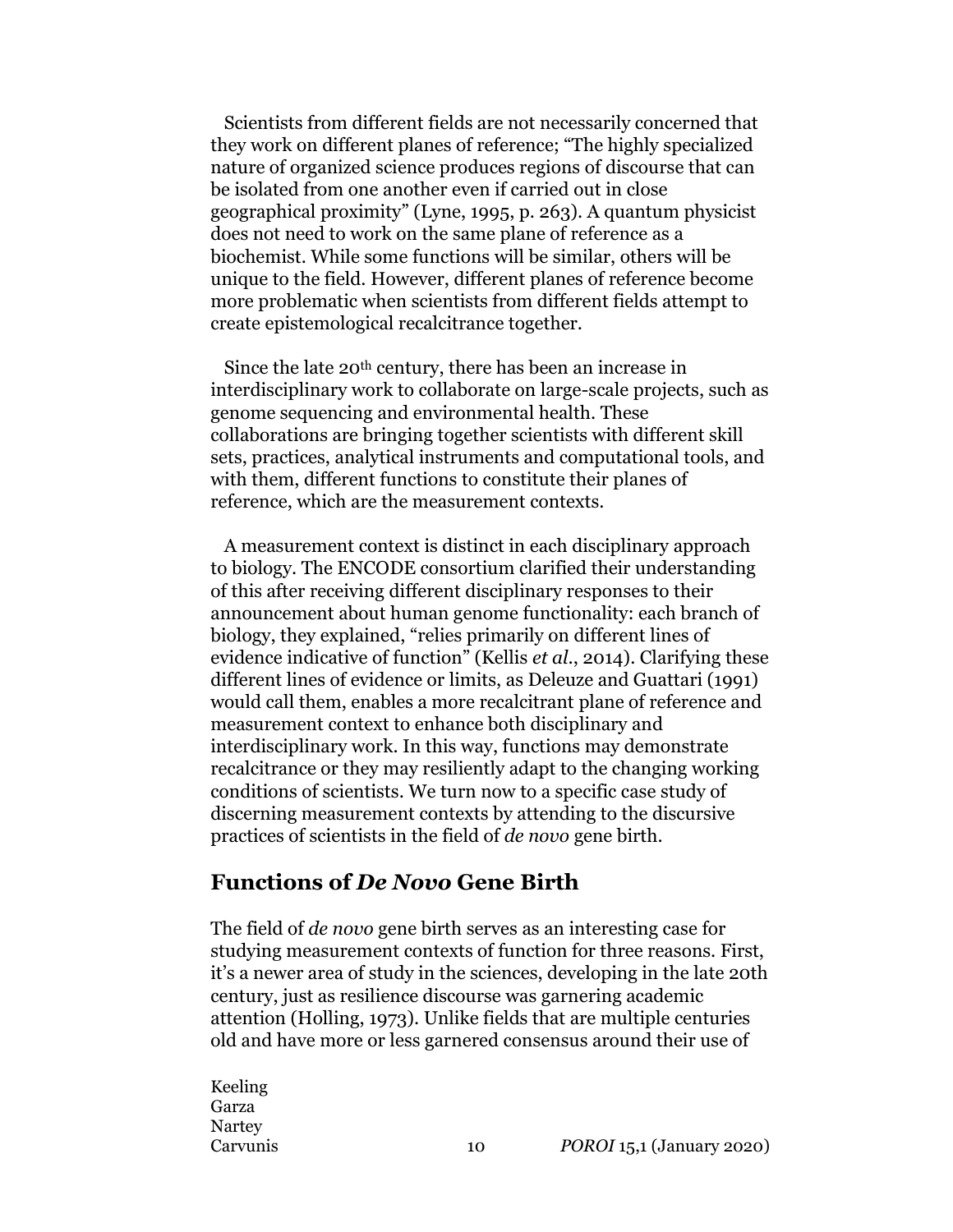function, such as the field of Functional Morphology, there is no consensus about what is functional in *de novo* gene birth. Second, since it is a recent field, scientists are approaching their work from a range of disciplinary perspectives (e.g. biochemistry, systems biology, evolutionary biology), so it serves as an excellent case in assessing the range of functionality used in the sciences. And third, it is the study of novel gene birth and directly engaged questions of emergence, the transition from one type of element (not a gene) to another type of element (a new gene), which not only complicates the definition of gene in scientific discourse, but also creates possibilities for new understandings of functions.

In crafting this analysis as an interdisciplinary team, it was important for us to understand our different disciplinary perspectives, to use mixed methods, including a rhetorical approach and a content analysis, and to publish our results in both rhetoric and science journals (Keeling, Garza, Crenshaw, & Carvunis, 2019). Over the course of our three-year collaboration, the humanists learned about molecular evolution, while the scientists learned about rhetoric and philosophy. Based on our interdisciplinary readings and theoretical discussions, we crafted an initial taxonomy of the uses of function in the field of *de novo* gene birth. To assess the quality of the taxonomy, we conducted an analysis of 20 abstracts in the field of *de novo* gene birth that included the word 'function' at least once. For the content analysis, we drafted intercoder reliability rules for assessing context and tested our model. After analyzing a group of abstracts, we discussed our interpretations, came to a consensus, revised the taxonomy where necessary, and reread abstracts to reinterpret and revise the taxonomy.

We catalogued and interpreted each instance according to our evolving taxonomy individually, then discussed our reasoning as a group and came to a consensus regarding the time-space scales being referenced by the functions. We did not analyze instances of function where function was used to describe a bioprocess rather than the activity of a molecular object under investigation (DNA, RNA or protein objects). When an object of investigation was identified but no measurement context was given, we used the category "vague."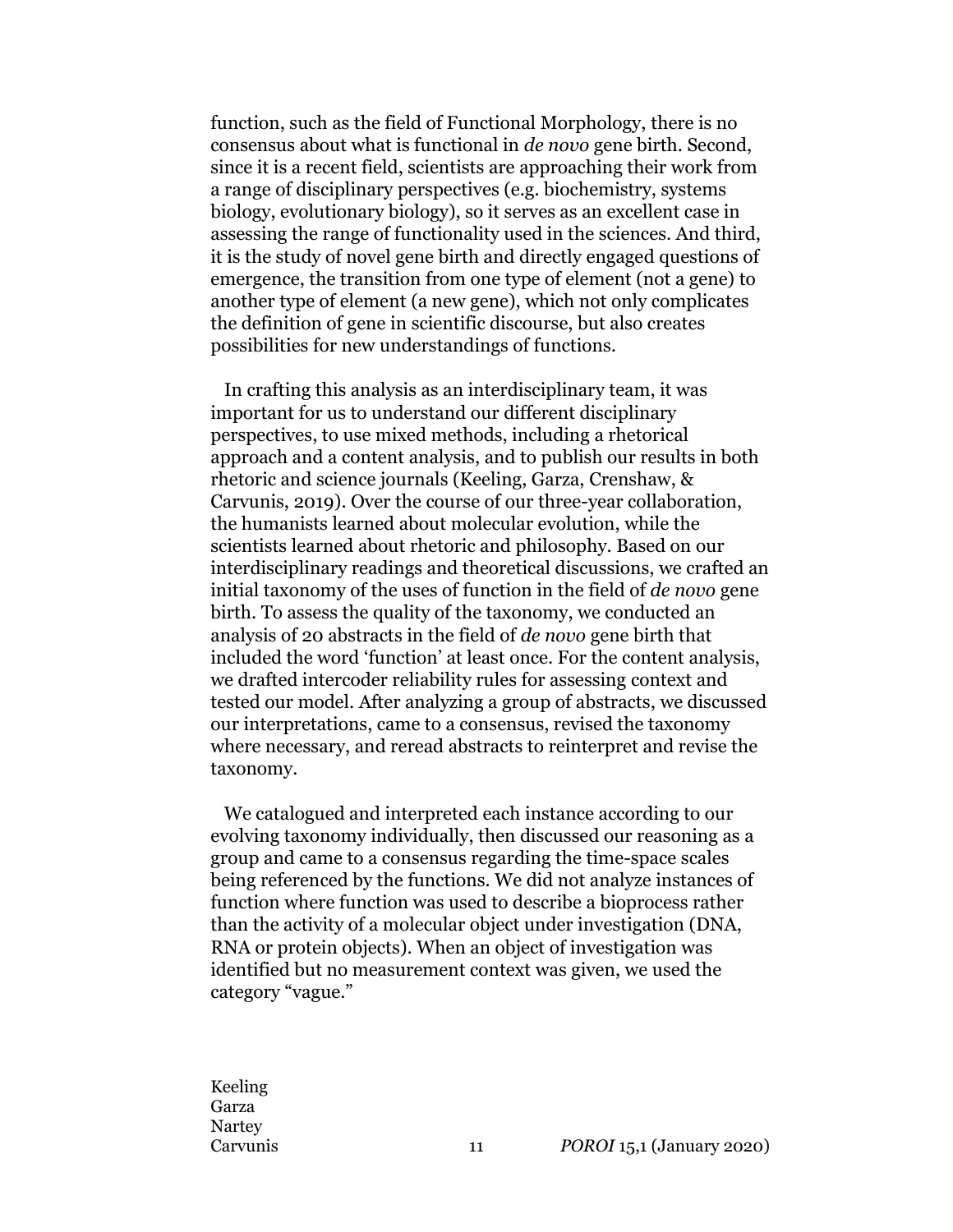Vague indicates that sufficient evidence was not found to infer one or more time-space scales of function, or to derive a new one. This category exemplifies the way function is used within the field of *de novo* gene birth without clarifying measurement context. Lothar Wissler, Jurgen Gadau, Daniel Simola, Martin Helmkampf, & Erich Bornberg-Bauer (2013) demonstrate a vague use of function when they state that "Orphans are an enigmatic portion of the genome since their origin and *function* are mostly unknown" (emphasis ours). In this instance, function is not given a time-space scale that could be discerned through an experiment, tool or method within the abstract, and therefore not recognizable as a measurement context on the plane of reference. We can understand such instances as conveying philosophical conceptions of function without explicitly identified theoretical contexts. The reader is expected to have a similar understanding of function, even though their disciplinary training, techniques, and methodology may be different.

We identify five time-space scales of function that do evidence measurement context: expression, capacities, interactions, physiological implications, and evolutionary implications. Each refers to different relationships of time and space of the object under investigation. Functions co-exist since they are different ways of tracing coordinates on the plane of reference. Thus, some instances of function refer to two different measurement contexts, which will be evidenced below in our example for both expression and capacities.

Expression is the presence or amount of the object under investigation (RNA or protein object), or the presence or amount of its transcription or translation products (DNA object). Gene expression is a highly regulated process that varies across cell types and over the life cycle of the organism. Thus, expression refers not only to the object's presence but also its quantity, the timing of production and the sub-localization (i.e. specific organelles, cell types, tissues, organs) of the object within the organism. For example, in the study of songbirds, Morgan Wirthlin, Peter Lovell, Erich Jarvis, and Claudio Mello (2014) "performed a comparative analysis of 48 avian genomes to identify genomic features that are unique to songbirds, as well as an initial assessment of *function* by investigating their tissue distribution" (emphasis ours). Tissue distribution refers to a mapping of the specific tissues in which the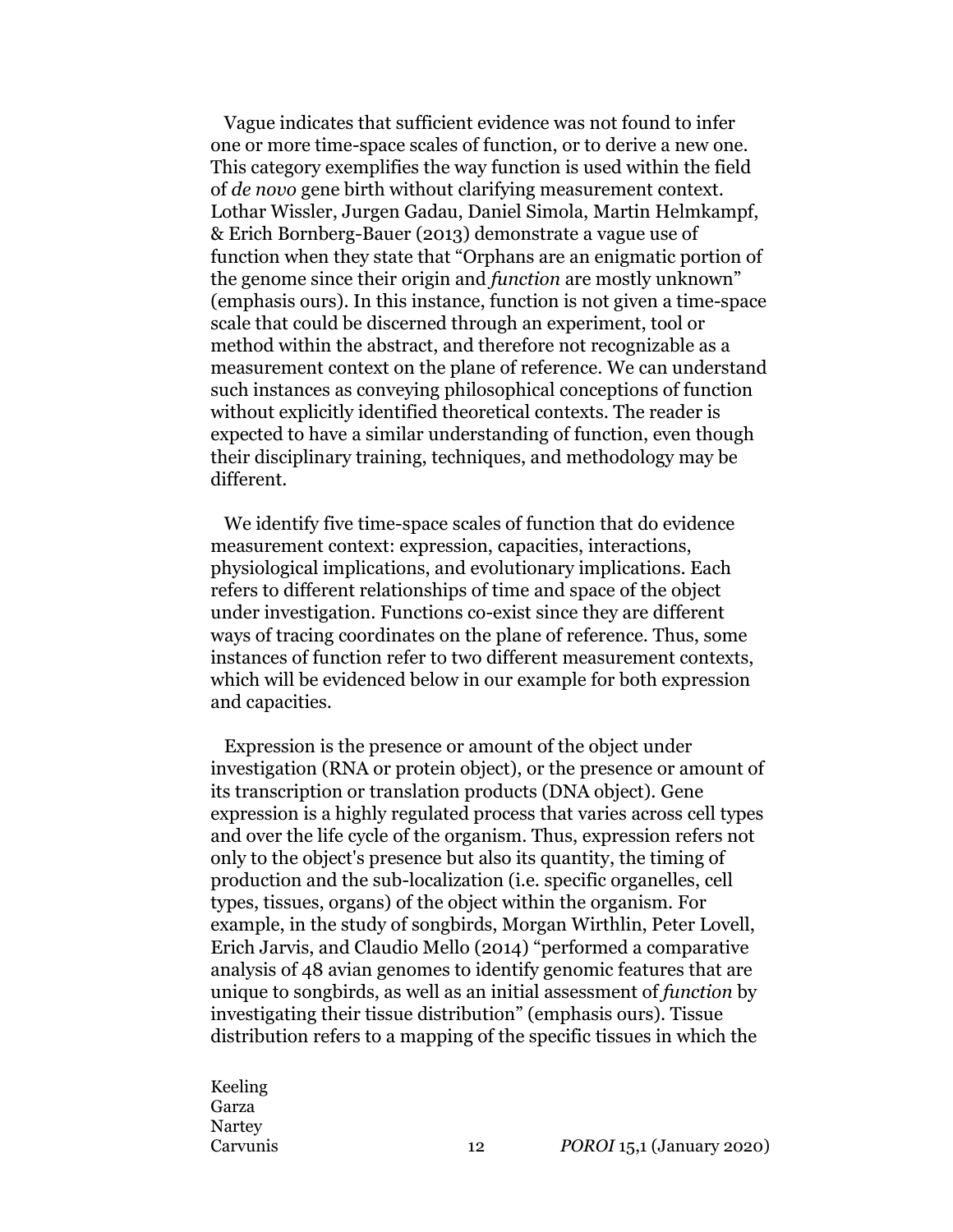gene products, in this case RNA, are detected. Function as expression is the limit placed on the object of investigation and has a relationship with detectability, a human's ability to measure it.

Whereas functions as expression have a relationship to presence, capacities are a relationship of composition. Capacities are intrinsic physical properties of the object under investigation: the necessity of the object's behavior given an environment. Capacities refer to any and all of the object's molecular properties. For a protein object this would include hydropathic index, charge, 3D structure, or conformational dynamics. In the same study on songbirds, Wirthlin *et al*. (2014) also performed "the initial assessment of *function* by investigating … predicted protein domain structure" (emphasis ours). If we analogize proteins as beads on a string, where each bead represents a different amino acid building block, the structure of a protein domain is the way the chemistry of those beads and their environment drives them to come together and form an overall shape or fold. Proteins with a similar fold tend to have similar interactions.

Interactions are physical contacts, direct or indirect, between the object under investigation and the other components of a system, including contacts that mediate chemical transformations. Whereas the time-space scale of capacities entails compositional relationships, interactions are relationships with other objects. Interactions are evidenced by Michal Brylinski (2013) when discussing mouse proteins: "A subsequent structure-based *function* annotation of small protein models exposes 178,745 putative protein-protein interactions with the remaining gene products in the mouse proteome, 1,100 potential binding sites for small organic molecules and 987 metal-binding signatures" (emphasis ours). This study investigates three types of interactions with protein objects: the binding of proteins to one another, to small molecules, and to metal ions. Functions that refer to time-space scales based on interactions may indicate participation in larger systems.

Physiological implications are the object's involvement in biological processes. The object's involvement in a biological process is enabled by a set of its capacities, interactions and expression patterns, independent of cross-generational considerations. Dan Li, Zhihui Yan, Lina Lu, Huifeng Jiang, and Wen Wang (2014) provide an example of a *de novo*-originated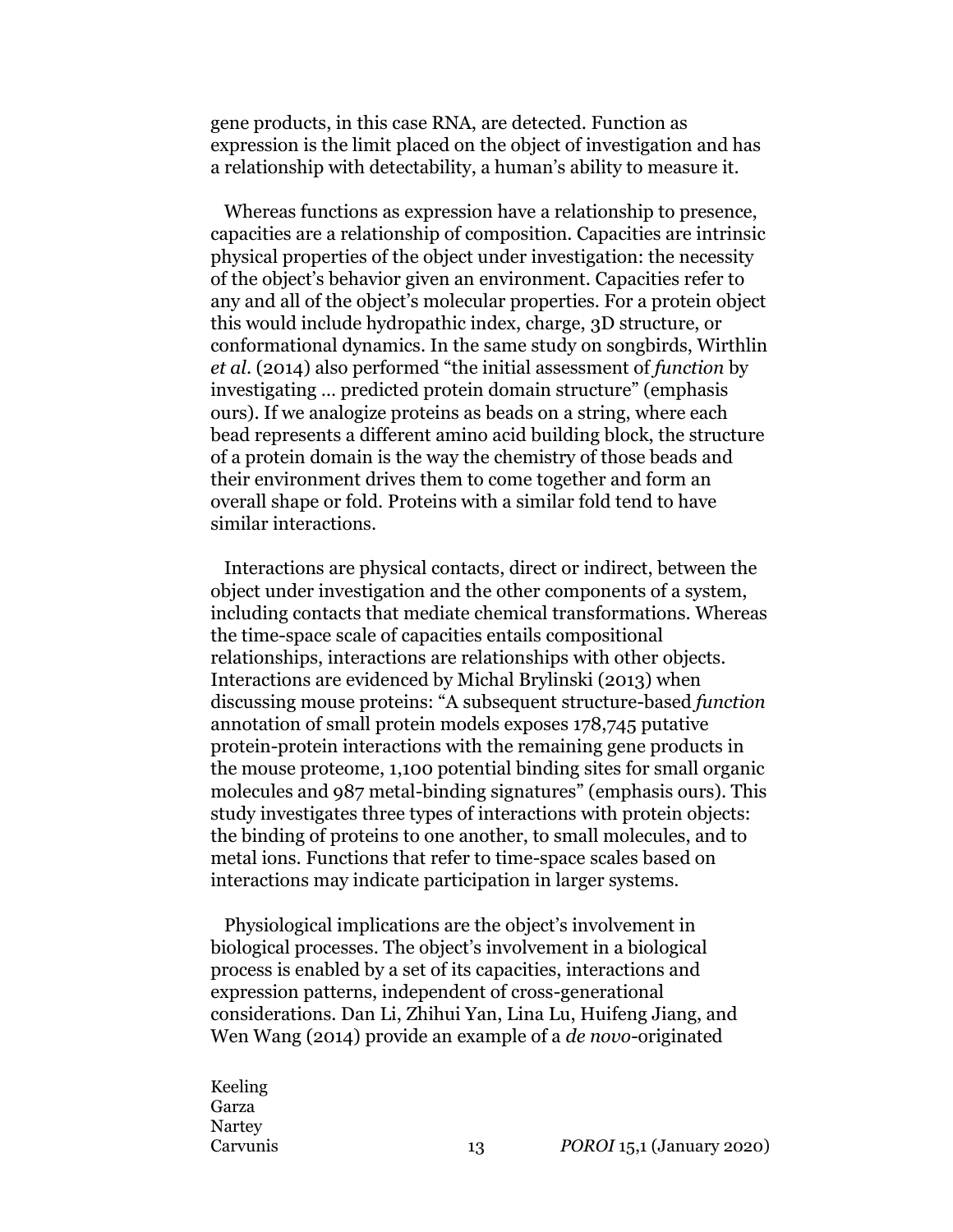gene, MDF1, participating in a biological process. They write, "MDF1 *functions* in two important molecular pathways, mating and fermentation, and mediates the crosstalk between reproduction and vegetative growth" (emphasis ours). Mating and fermentation, as well as reproduction and vegetative growth, are biological processes. These processes are named based on their surmised end goal. Thus, MDF1 has physiological implications because it supports the integration of reproduction with vegetative growth. Physiological implications, as functions, refer to the time-space scales of systemic relationships, distinct from populations across generations.

Evolutionary implications are the object's influence on population dynamics over successive generations, as enabled by its physiological implications and their interplay with environmental pressures. Frequently, evolutionary implications describe whether, how and how much the object impacts fitness. Jorge Ruiz-Orera *et al*. (2015) discuss the evolutionary implications of transcripts: "In general, these transcripts show little evidence of purifying selection, suggesting that many of them are not *functional*" (emphasis ours). The authors have analyzed the DNA sequences for these transcripts and did not find much evidence that populations of these sequences are being purged of deleterious mutations by natural selection. This suggests that changes to the sequences of these transcripts are not harmful and that the existence of these transcripts is not a requirement for successful reproduction.

Together, the field of *de novo* gene birth employs at least five functions. These time-space scales indicate different measurement contexts. Each is constituted by relationships that attempt to establish epistemological recalcitrance: expressions are relationships to presence; capacities are relationships to composition; interactions are relationships to other objects; physiological implications are relationships to systems; and evolutionary implications are relationships to populations across generations. This time-space scale taxonomy varies in its relational complexity, from expression to evolutionary implications. The taxonomy is a "spatial arrangement of action" within the field of *de novo* gene birth (Stormer, 2004, p. 262). It demonstrates the system of coordinates that constitute function's measurement contexts. These contexts are the "cartography of persuasion" (Stormer, 2004, p. 262); they are what make for convincing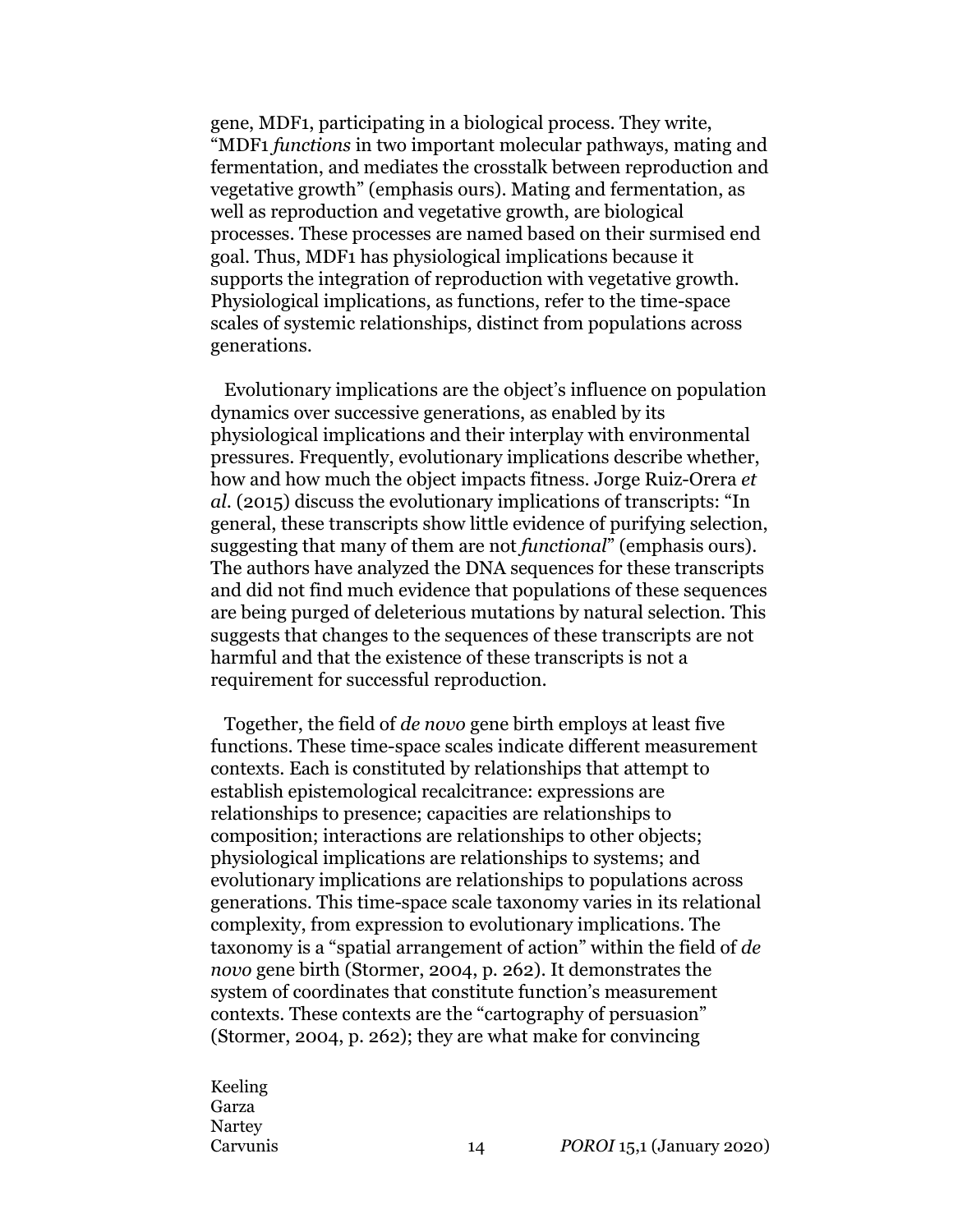propositions in this specialized field.

### **Conclusion**

Our rhetorical analysis of discursive practices in the field of *de novo* gene birth offers a recalcitrant and resilient understanding of functions as time-space scales. From the perspective of Deleuze and Guattari (1991), science takes the qualitative difference of nature and turns it into quantitative identity by cutting it up into functions. Functions are put in relationship with other functions to create a system of coordinates that then make propositions possible. While functions vary within and across disciplines, functions within a particular field may be similar to those in another field if they share the same scientific practices that shape their time-space scales. Scientific practices produce planes of reference that aim to achieve epistemological recalcitrance. To communicate, scientists must produce recalcitrant functions on a plane of reference, even while there are no guarantees for how long that plane can be maintained.

As limits placed on infinity, functions can be reconstructed again and again; this is the resilient quality of scientific practice. New measurement contexts will emerge with innovations to scientific practice and the evolution of the natural world. There seems to be, then, an interesting relationship between the recalcitrance and the resilience of biological functions.

The relationship between recalcitrance and resilience is similar to metaphor and catachresis, respectively. Recalcitrance, as a metaphorical movement, anchors an object of study within a context and gains additional perspective through its relationship to other vehicles. The anchor's transformation is recalcitrant, even as it has been affected by changing relationships. Resilience, on the other hand, moves like catachresis. It is the abuse of context, from the Greek *abusio*, misuse, regularly confused with metaphor (Fahnestock, 1999). It is a particularly useful trope when a proper relationship does not exist, such as when new practices rupture the plane of reference. The plane, composed of functions, must be recoordinated in a way that is improper to previously conceived planes of reference. The catachrestic representation proposes "a structure for a combined space-time manifold, that literally [makes] no sense from the perspective of prior theories of space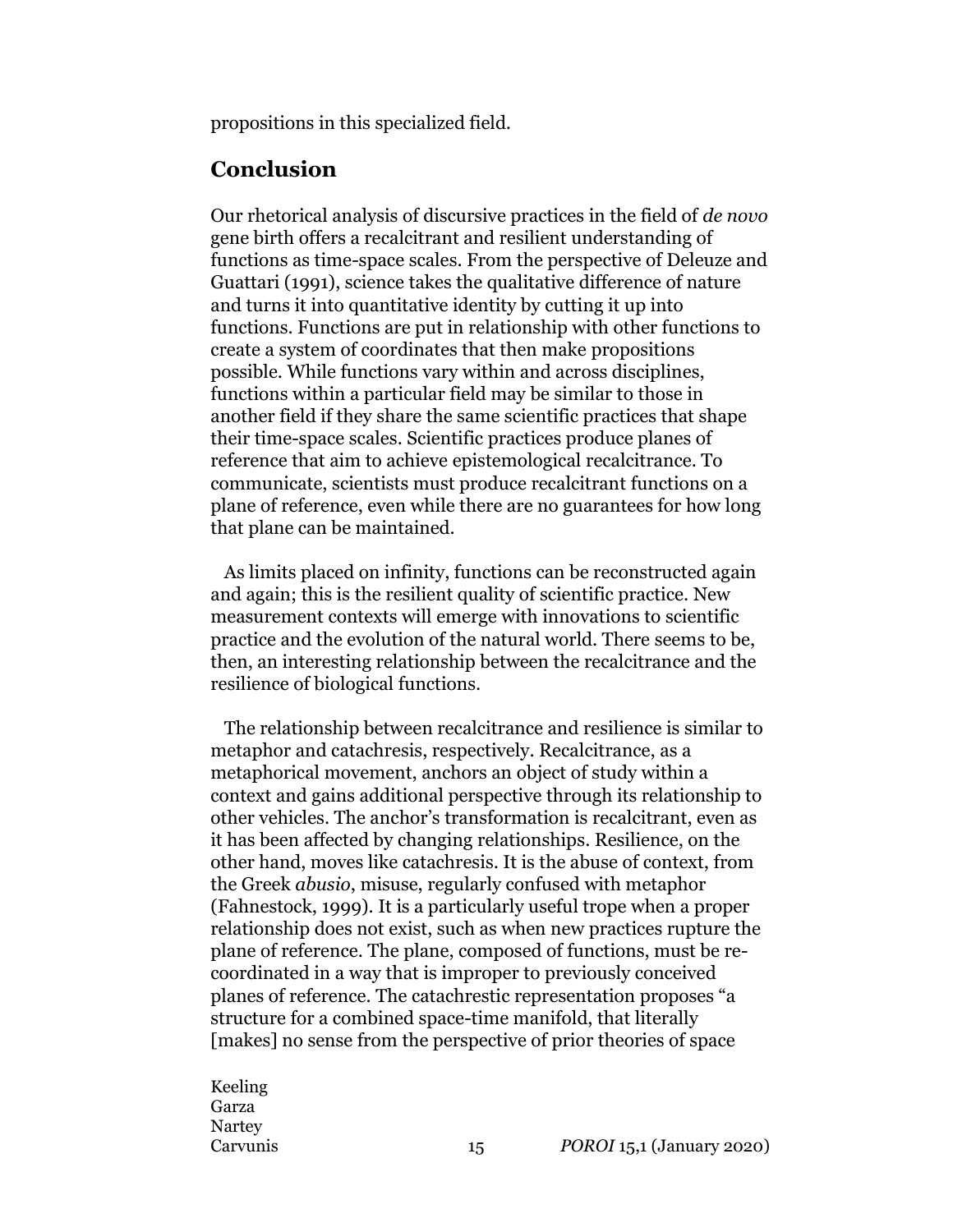and time" (Krips, 1999, p. 53). Functions are both recalcitrant and resilient, moving at the pace of science.

A consequence of the scientific mode of thinking, however, is that once time is divided and measured, it lacks unity. Science cannot unify the plane of reference; that which is cut up is no longer whole, and so science is necessarily reductionist. Nonetheless, for many people, there is still a desire to tell a story about scientific measurements, even if that story will be incomplete and ongoing. This is the aspirational dimension of functions—the hopes and desires of what functions can do for the human condition. For some, functions are asked to confess that there is no purpose in life, for others, functions confess that there is. Philosophical elucidations over the concept of function often find their way into obfuscating measurement contexts for these aspirational reasons. As such, we wonder of philosophical concepts and scientific functions: which are more recalcitrant and which more resilient?

Copyright © 2020 Diane Marie Keeling, Patricia Garza, Charisse Michelle Nartey, and Anne-Ruxandra Carvunis.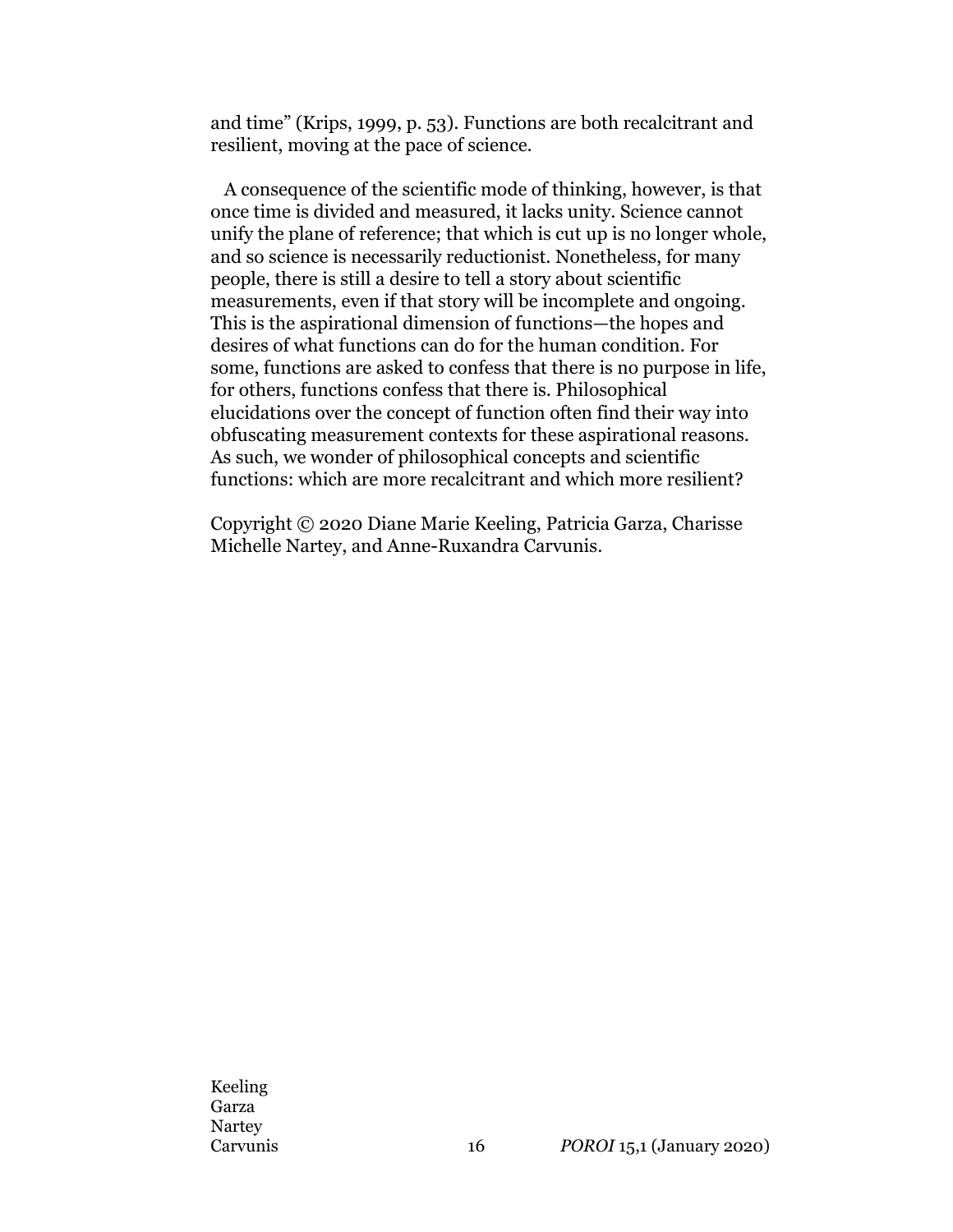### **Reference List**

Allen, C., & Bekoff, M. (1995). Biological function, adaptation, and natural design. *Philosophy of Science*, *62*(4), 609-622.

Allen, C., & Neal, J. (2019). Teleological notions in biology. In E. N. Zalta (Ed.), *The Stanford encyclopedia of philosophy*. Retrieved from https://plato.stanford.edu/archives/spr2019/entries/teleolog y-biology/

- Barad, K. (2007). *Meeting the universe halfway: Quantum physics and the entanglement of matter and meaning*. Durham, N.C.: Duke University Press.
- Brylinski, M. (2013). Exploring the "dark matter" of a mammalian proteome by protein structure and function modeling. *Proteome Science*, *11*(47). Retrieved from https://doi.org/10.1186/1477-5956-11-47
- Condit, C. (2008). Race and genetics from a modal materialist perspective. *Quarterly Journal of Speech*, *94*(4), 383-409. Retrieved from https://doiorg.sandiego.idm.oclc.org/10.1080/00335630802422212
- Deleuze, D., & Guattari, F. (1991). *What is philosophy?* (H. Tomlinson & G. Burchell, Trans.). New York: Columbia University Press.
- Ding, Y., Zhou, Q., & Wang, W. (2012). Origins of new genes and evolution of their novel functions. *The Annual Review of Ecology, Evolution, and Systematics*, *42*, 345-363.
- Doolittle W. F. (2018). We simply cannot go on being so vague about 'function'. *Genome Biology*, *19*(1), 223.
- Doolittle, W. F., Brunet, T. D. P., Linquist, S., & Gregory, T. R. (2014). Distinguishing between "function" and "effect" in genome biology. *Genome Biology and Evolution*, *6*(5), 1234- 1237.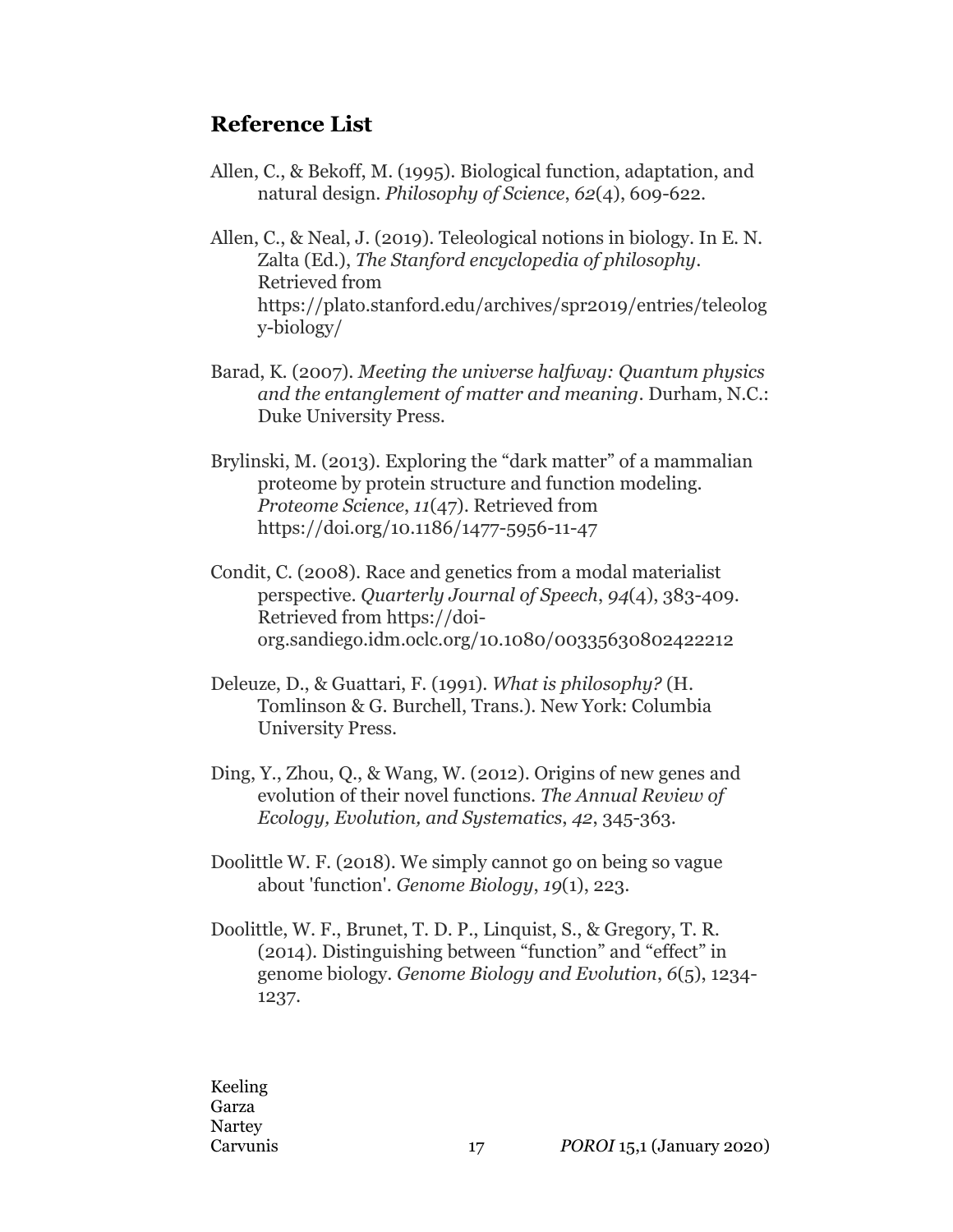- Fahnestock, J. (1999). Rhetorical figures in science. Oxford, UK: Oxford University Press.
- Graur, D., Zheng, Y., Price, N. Azevedo, R. B. R., Zufall, R. A., & Elhaik, E. (2013). On the immortality of television sets: "Function" in the human genome according to the evolutionfree gospel of ENCODE. *Genome Biology and Evolution*, *5*(3), 578-590.
- Griffiths, P. E. (1993). Functional analysis and proper functions. *The British Journal for the Philosophy of Science*, *44*(3), 409–422.
- Heppe, K. E. (2013). *The material gene: Gender, race, and heredity after the Human Genome Project.* New York: New York University Press.
- Holling, C. S. (1973). Resilience and stability of ecological systems. *Annual Review of Ecology and Systematics*, 4(1*-*23). Retrieved from https://doi.org/10.1146/annurev.es.04.110173.000245
- Keeling, D. M., Garza, P., Crenshaw, C. M., & Carvunis, A. R. (2019). The meanings of "function" in biology and the problematic case of *de novo* gene emergence. *eLife, 8,* 1-12. DOI: https://doi.org/10.7554/eLife.47014
- Kellis, M., Wold, B. Snyder, M. P., Bernstein, B. E., Kundaje, A., Marinov, G. K., … & Hardinson, R. C. (2014). Defining functional DNA elements in the human genome. *PNAS*, *111*(17), 6131-6138.
- Krips, H. (1999). Catachresis, quantum mechanics, and the letter of Lacan. *Configurations*, *7*(1), 43-60.
- Laubichler, M. D., Stadler, P. F., Prohaska, S. J., & Nowick, K. (2015). The relativity of biological function. *Theory in Biosciences = Theorie in Den Biowissenschaften*, *134*(3-4), 143–147.
- Lennox, J. G. (2010). The Darwin/Gray correspondence 1857– 1869: An intelligent discussion about chance and design.

Keeling Garza Nartey Carvunis 18 *POROI* 15,1 (January 2020)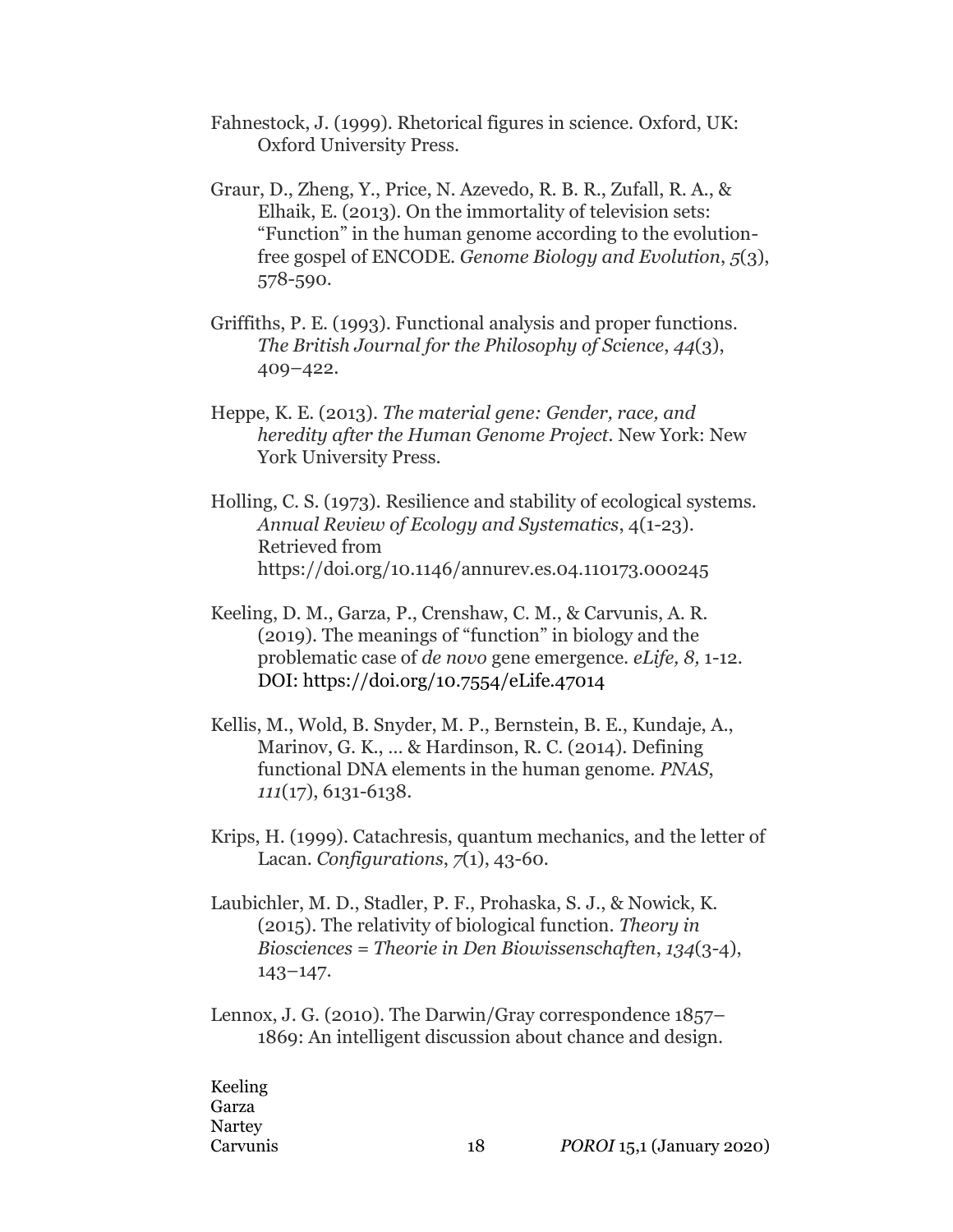*Perspectives on Science*, *18*(4), 456–479.

- Li, D., Yan, Z., Lu, L., Jiang, H., & Wang, W. (2014). Pleiotropy of the *de novo*-originated gene MDF1. *Scientific Reports*, *4*(7280). Retrieved from https://www.nature.com/articles/srep07280
- Lyne, J. (1995). Rhetoric in the context of scientific rationality. In H. Krips, J. E. McGuire, & T. Melia (Eds.), *Science, reason and rhetoric* (pp. 245-267). Pittsburgh, PA: University of Pittsburgh Press.
- Mossio, M. Saborido, C., & Bergareche, A. M. (2009). An organizational account of biological functions. *British Journal for the Philosophy of Science*, *60*(4), 813-841.
- McCann-Mortimer, P., Augoustinos, M., & LeCouteur, A. (2004). "Race" and the Human Genome Project: Constructions of scientific legitimacy. *Discourse & Society*, *15*(4), 409–432.
- McGreavy, B. (2019). "It's just a cycle:" Resilience, poetics, and intimate disruptions. *Poroi, 15*(1). Retrieved from ir.uiowa.edu/Poroi
- McGreavy, B. (2016). Resilience as discourse. *Environmental Communication*, *10*(1), 104-121.
- Nagel, E. (1961). *The structure of science.* New York: Harcourt, Brace & World.
- Project overview. (n.d.). Retrieved from https://www.encodeproject.org/help/project-overview/
- Roux, E. (2014). The concept of function in modern physiology. *The Journal of Physiology*, *592*(11), 2245–2249.
- Ruiz-Orera, J., Hernandez-Rodriguez, J., Chiva, C., Sabido, E., Kondova, I., Bontrop, R., … & Alba, M. (2015). Origins of *de novo* genes in human and chimpanzee. *PLoS Genet*, *11*(12), e1005721.

St. Amant, K., & Graham, S. S. (2019). Research that resonates: A

Keeling Garza Nartey Carvunis 19 *POROI* 15,1 (January 2020)